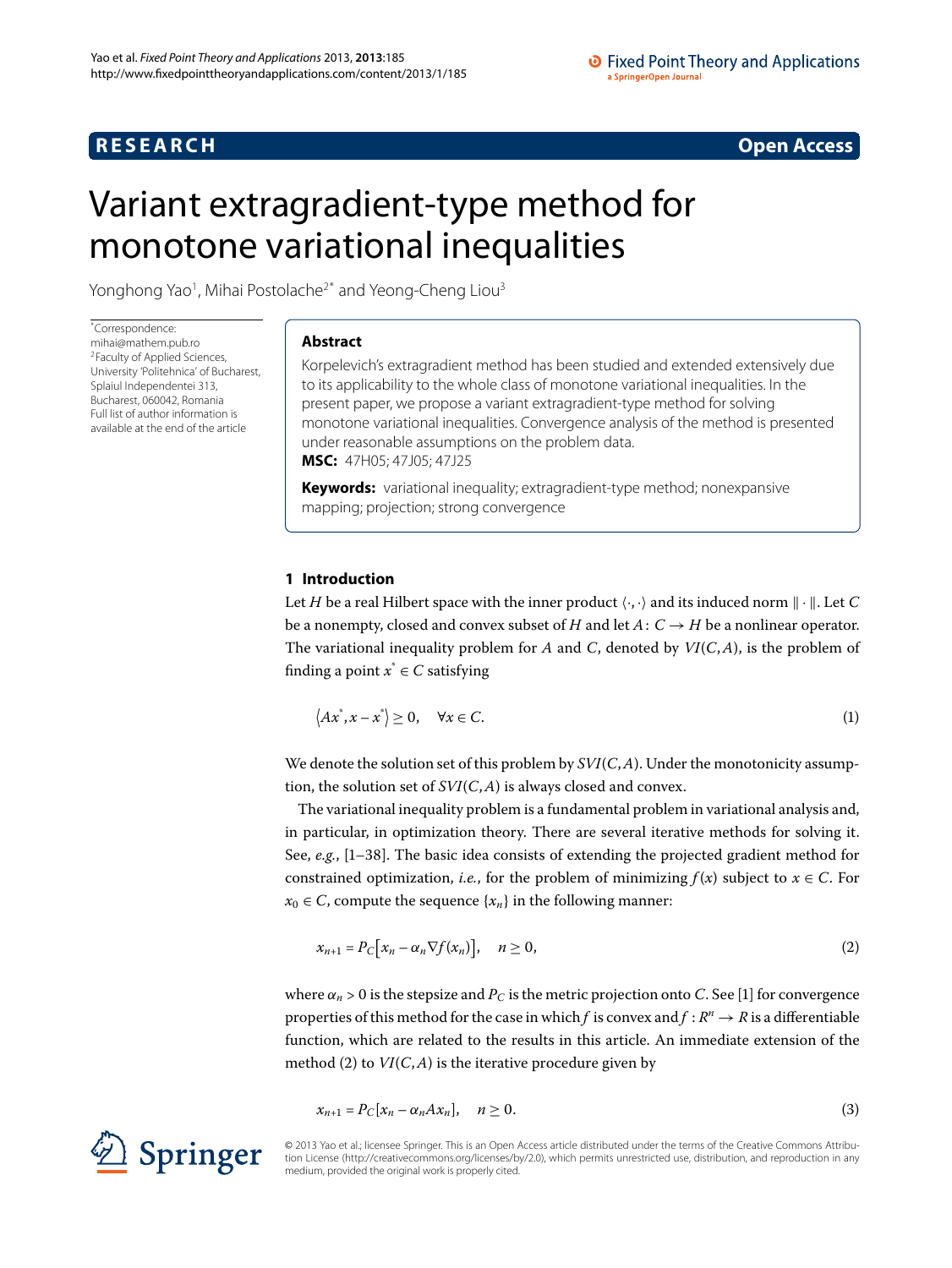Convergence results for this method require some monotonicity properties of *A*. Note that for the method given by  $(3)$  $(3)$  there is no chance of relaxing the assumption on *A* to plain monotonicity. The typical example consists of taking  $C = \mathbb{R}^2$  and A, a rotation with a  $\frac{\pi}{2}$  angle. *A* is monotone and the unique solution of *VI*(*C*,*A*) is  $x^* = 0$ . However, it is easy to check that  $||x_n - \alpha_n A x_n|| > ||x_n||$  for all  $x_n \neq 0$  and all  $\alpha_n > 0$ , therefore the sequence generated by [\(](#page-0-2)3) moves away from the solution, independently of the choice of the stepsize *αn*.

To overcome this weakness of the method defined by  $(3)$  $(3)$ , Korpelevich  $[20]$  proposed a modification of the method, called the extragradient algorithm. It generates iterates using the following formulae:

<span id="page-1-0"></span>
$$
y_n = P_C[x_n - \lambda Ax_n],
$$
  
\n
$$
x_{n+1} = P_C[x_n - \lambda Ay_n], \quad n \ge 0,
$$
\n(4)

where  $\lambda > 0$  is a fixed number. The difference in (4) is that *A* is evaluated twice and the projection is computed twice at each iteration, but the benefit is significant, because the resulting algorithm is applicable to the whole class of monotone variational inequalities. However, we note that Korpelevich assumed that *A* is Lipschitz continuous and that an estimate of the Lipschitz constant is available. When *A* is not Lipschitz continuous, or it is Lipschitz but the constant is not known, the fixed parameter  $\lambda$  must be replaced by stepsizes computed through an Armijo-type search, as in the following method, presented in [\[](#page-13-4)39] (see also [18] for another related approach).

Let  $\delta \in (0, 1)$ ,  $\{\beta_n\} \subset [\hat{\beta}, \bar{\beta}]$  and  $x_0 \in C$ . Given  $x_n$  define

$$
z_n = x_n - \beta_n A x_n.
$$

If  $x_n = P_C[z_n]$ , then stop. Otherwise, let

$$
j(n) = \min\left\{j \ge 0 : \left\langle A\left(\frac{1}{2^j}P_C[z_n] + \left(1 - \frac{1}{2^j}x_n\right)\right), x_n - P_C[z_n]\right\rangle\right\}
$$
  

$$
\ge \frac{\delta}{\beta_n} ||x_n - P_C[z_n]||^2\right\}
$$
(5)

and

<span id="page-1-1"></span>
$$
\alpha_n = 2^{-j(n)}, \quad y_n = \alpha_n P_C[z_n] + (1 - \alpha_n)x_n.
$$

Define

$$
H_n = \{x \in H : \langle Ay_n, z - y_n \rangle \le 0\},\
$$
  
\n
$$
W_n = \{z \in H : \langle x_0 - x_n, z - x_n \rangle \le 0\},\
$$
  
\n
$$
x_{n+1} = P_{H_n \cap W_n \cap C} x_0.
$$
\n(6)

It is proved that if *A* is maximal monotone, point-to-point and uniformly continuous on bounded sets, and if *VI*(*C*,*A*) is nonempty, then  $\{x_n\}_n$  strongly converges to  $P_{VI(C,A)}x_0$ .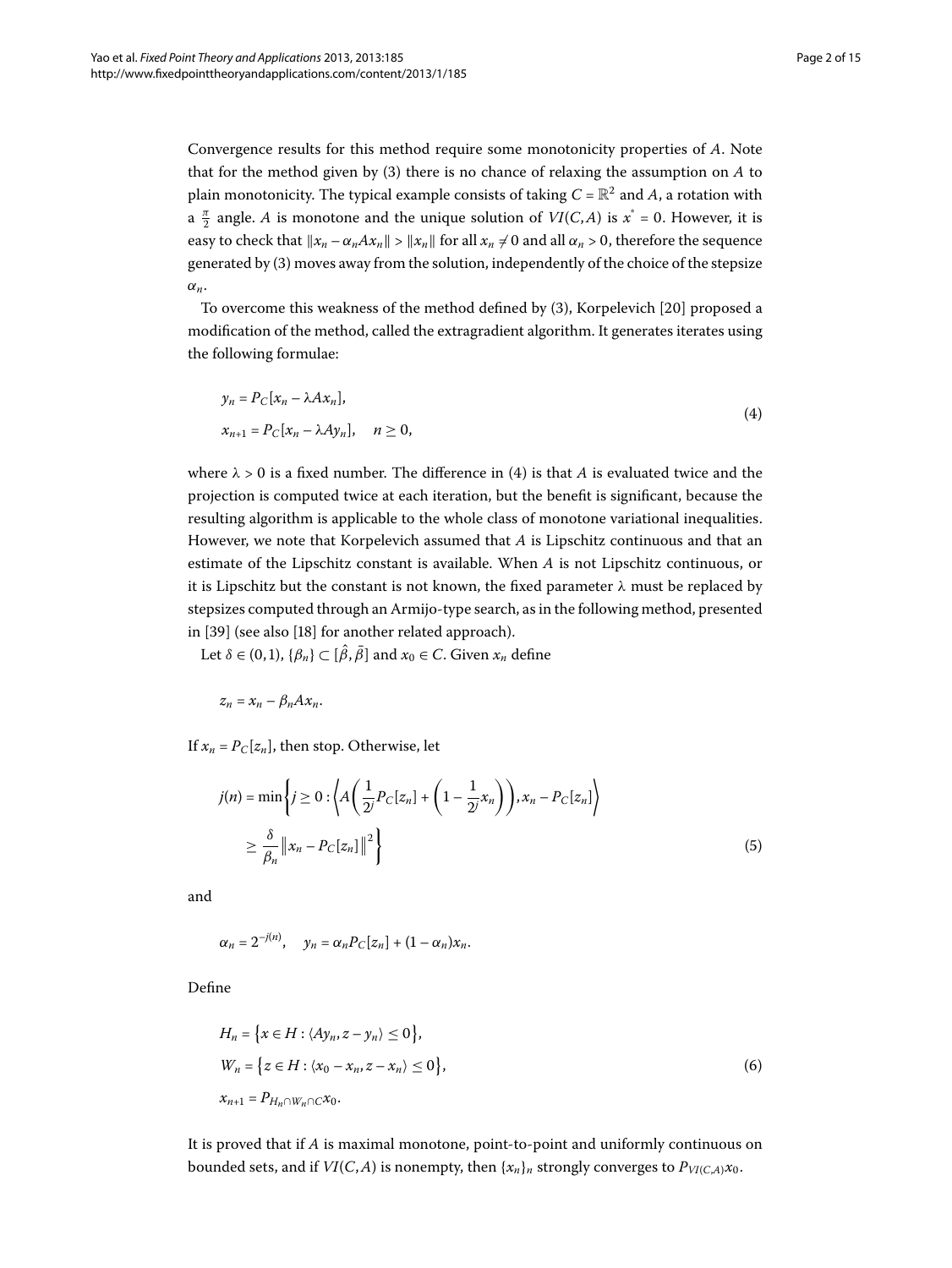We now know that the difficult implementation of these methods is in computational respect. First, we note that in order to get  $\alpha_n$ , we have to compute  $j(n)$ , which may be timeconsuming. At the same time, we observe that (6) involves two half-spaces  $H_n$  and  $W_n$ . If the sets *C*,  $H_n$  and  $W_n$  are simple enough, then  $P_C$ ,  $P_{H_n}$  and  $P_{W_n}$  are easily executed. But *H<sub>n</sub>* ∩ *W<sub>n</sub>* ∩ *C* may be complicated, so that the projection  $P_{H_n \cap W_n \cap C}$  is not easily executed. This might seriously affect the efficiency of the method.

The literature on the  $VI(C, A)$  is vast and Korpelevich's method has received great attention from many authors, who improved it in various ways; see,  $e, e, g$ ., [\[](#page-13-5)33, 39–44[\]](#page-14-0) and references therein. It is known that Korpelevich's method (4) has only weak convergence in the infinite-dimensional Hilbert spaces (please refer to a recent result of Censor *et al.* [\[](#page-14-1)40] and  $[41]$ ). So, to obtain strong convergence, the original method was modified by several authors. For example[,](#page-13-6) in  $[4, 43]$  $[4, 43]$  it was proved that some very interesting Korpelevich-type algorithms strongly converge to a solution of  $VI(C, A)$ . Very recently, Yao *et al.* [\[](#page-13-5)33] suggested modified Korpelevich's method which converges strongly to the minimum norm solution of variational inequality [\(](#page-0-3)1) in infinite-dimensional Hilbert spaces.

Motivated by the works given above, in the present paper, we propose a variant extragradient-type method for solving monotone variational inequalities. Strong convergence analysis of the method is presented under reasonable assumptions on the problem data in the infinite-dimensional Hilbert spaces.

#### **2 Preliminaries**

In this section, we present some definitions and results that are needed for the convergence analysis of the proposed method. Let *C* be a closed convex subset of a real Hilbert space *H*.

A mapping  $F: C \to H$  is said to be Lipschitz if there exists a positive real number  $L > 0$ such that

$$
\|F(x) - F(y)\| \le L\|x - y\|
$$

for all  $x, y \in C$ . In the case  $L \in (0, 1)$ , *F* is called *L*-contractive. A mapping *A*:  $C \rightarrow H$  is called  $\alpha$ -inverse-strongly-monotone if there exists a positive real number  $\alpha$  such that

$$
\langle Au - Av, u - v \rangle \ge \alpha ||Au - Av||^2, \quad \forall u, v \in C.
$$

The following result is well known.

**Proposition 1** [45] *Let C be a bounded closed convex subset of a real Hilbert space H and let A be an α-inverse strongly monotone operator of C into H*. *Then SVI*(*C*,*A*) *is nonempty*.

For any  $u \in H$ , there exists a unique  $u_0 \in C$  such that

 $||u - u_0|| = \inf \{ ||u - x|| : x \in C \}.$ 

We denote  $u_0$  by  $P_C u$ , where  $P_C$  is called the *metric projection* of *H* onto *C*. The following is a useful characterization of projections.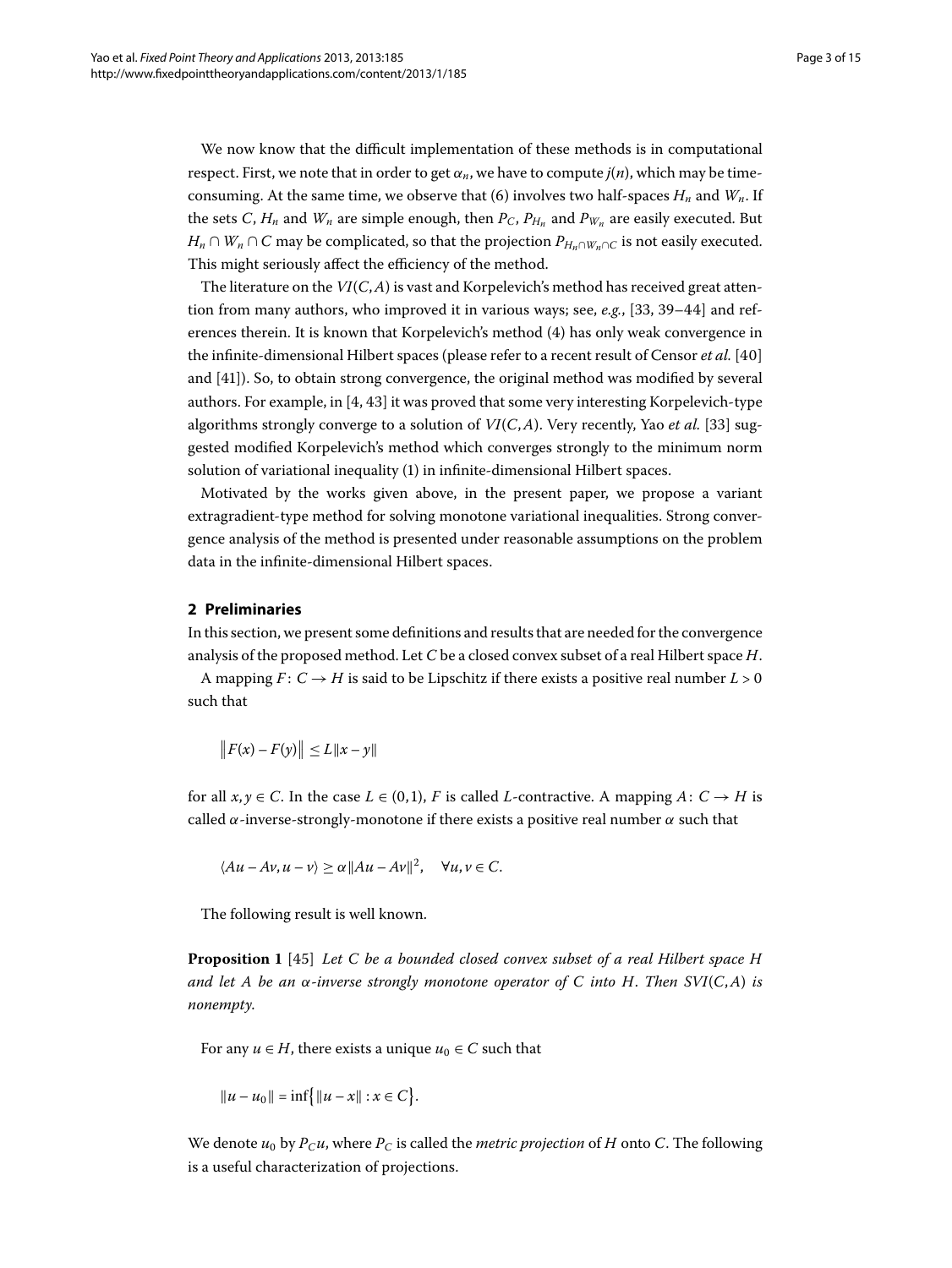**Proposition 2** *Given*  $x \in H$ *. We have* 

$$
\langle x - P_C x, y - P_C x \rangle \le 0, \quad \forall y \in C,
$$

*which is equivalent to*

$$
\langle x-y, P_C x - P_C y \rangle \ge ||P_C x - P_C y||^2, \quad \forall x, y \in H.
$$

<span id="page-3-0"></span>*Consequently, we deduce immediately that*  $P_C$  *is nonexpansive, that is,* 

$$
||P_Cx - P_Cy|| \le ||x - y||
$$

*for all*  $x, y \in H$ .

It is well known that  $2P_C - I$  is nonexpansive.

<span id="page-3-1"></span>**Lemma**  [] *Let C be a nonempty closed convex subset of a real Hilbert space H*. *Let the mapping A*: *C* → *H be α-inverse strongly monotone and r* > *be a constant*. *Then we have*

$$
||(I - rA)x - (I - rA)y||^{2} \le ||x - y||^{2} + r(r - 2\alpha)||Ax - Ay||^{2}, \quad \forall x, y \in C.
$$

*In particular, if*  $0 \le r \le 2\alpha$ *, then I – rA is nonexpansive.* 

<span id="page-3-2"></span>**Lemma 2** [\[](#page-14-5)46] *Let*  $\{x_n\}$  *and*  $\{y_n\}$  *be bounded sequences in a Banach space X and let*  $\{\beta_n\}$ *be a sequence in* [0,1] *with*  $0 < \liminf_{n \to \infty} \beta_n \le \limsup_{n \to \infty} \beta_n < 1$ .

*Suppose that* (1)  $x_{n+1} = (1 - \beta_n)y_n + \beta_n x_n$  *for all*  $n \ge 0$ ; (2)  $\limsup_{n\to\infty} (\|y_{n+1} - y_n\| - \|x_{n+1} - x_n\|) \leq 0.$ *Then*  $\lim_{n\to\infty}$   $||y_n - x_n|| = 0$ .

**Lemma 3** [\[](#page-14-6)47] Assume that  $\{a_n\}$  is a sequence of nonnegative real numbers, which satisfies

$$
a_{n+1}\leq (1-\gamma_n)a_n+\delta_n,\quad n\geq 0,
$$

*where*  $\{\gamma_n\}$  *is a sequence in*  $(0,1)$  *and*  $\{\delta_n\}$  *is a sequence such that* 

(1) 
$$
\sum_{n=1}^{\infty} \gamma_n = \infty
$$
;  
\n(2)  $\limsup_{n \to \infty} \delta_n / \gamma_n \le 0$  or  $\sum_{n=1}^{\infty} |\delta_n| < \infty$ .  
\nThen  $\lim_{n \to \infty} a_n = 0$ .

#### **3 Algorithm and its convergence analysis**

In this section, we present the formal statement of our proposal for the algorithm.

#### **Variant extragradient-type method**

Let *C* be a nonempty, closed and convex subset of a real Hilbert space *H*. Let  $A: C \rightarrow H$  be an  $\alpha$ -inverse-strongly-monotone mapping and let  $F: C \rightarrow H$  be a  $\rho$ -contractive mapping. Consider the sequences  $\{\alpha_n\} \subset [0,1], \{\lambda_n\} \subset [0,2\alpha], \{\mu_n\} \subset [0,2\alpha]$  and  $\{\gamma_n\} \subset [0,1].$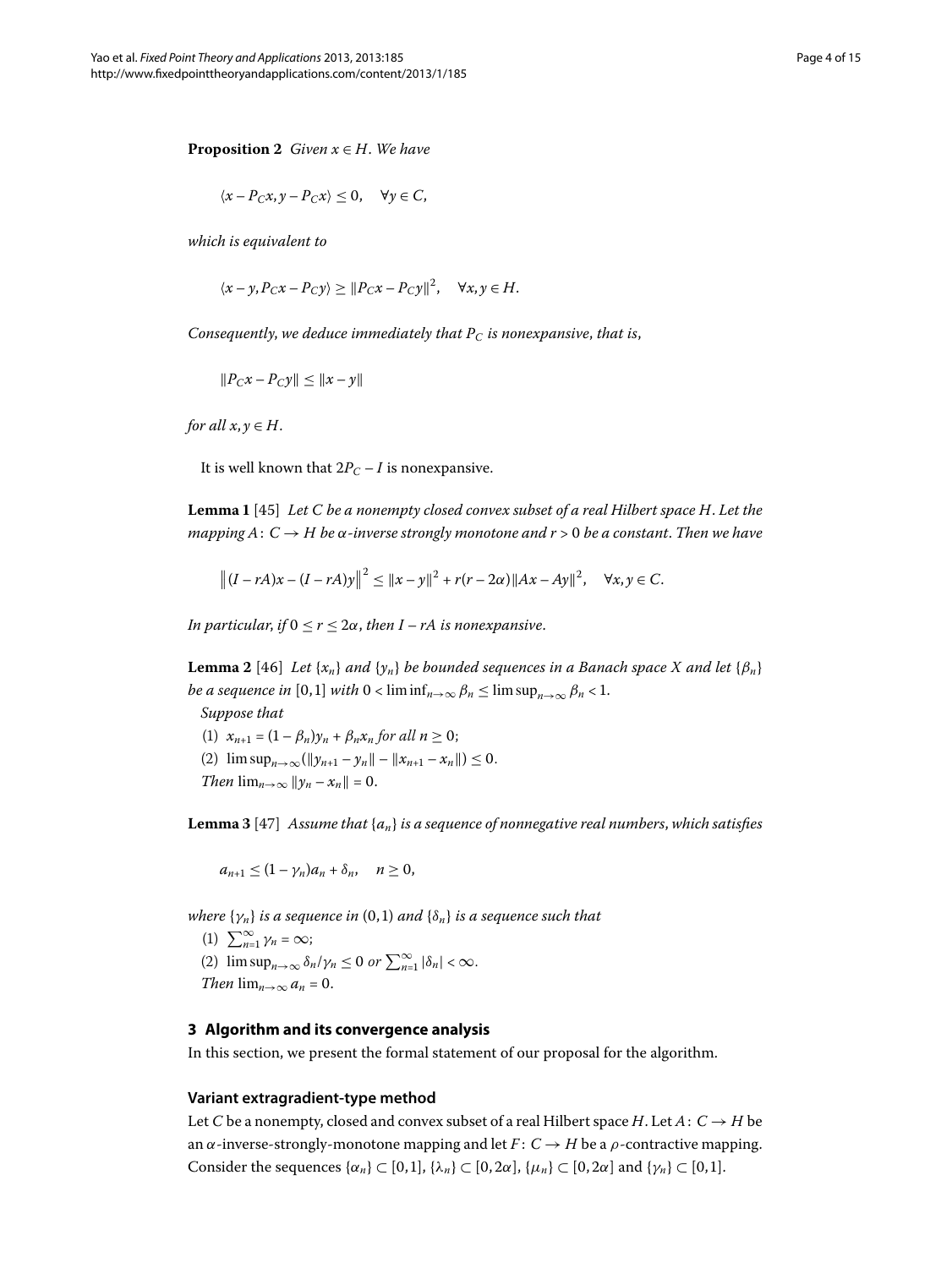<span id="page-4-0"></span>. Initialization:

 $x_0 \in C$ .

2. Iterative step: Given  $x_n$ , define

$$
\begin{cases}\n y_n = P_C[x_n - \lambda_n A x_n + \alpha_n (F x_n - x_n)], \\
 x_{n+1} = P_C[x_n - \mu_n A y_n + \gamma_n (y_n - x_n)], \quad n \ge 0.\n\end{cases}
$$
\n(7)

<span id="page-4-3"></span>**Remark 1** Note that algorithm (7[\)](#page-4-0) includes Korpelevich's method (4) as a special case.

Next, we shall perform a study on the convergence analysis of the proposed algo- $rithm(7)$  $rithm(7)$  $rithm(7)$ .

**Theorem 1** Suppose that SVI(C, A)  $\neq \emptyset$ . Assume that the algorithm parameters { $\alpha_n$ }, { $\lambda_n$ },  ${ \mu_n }$  *and*  ${ \gamma_n }$  *satisfy the following conditions:* 

- (C1)  $\lim_{n\to\infty} \alpha_n = 0$  and  $\sum_{n=1}^{\infty} \alpha_n = \infty;$
- $(C2)$   $\lambda_n \in [a, b] \subset (0, 2\alpha)$  *and*  $\lim_{n\to\infty} (\lambda_{n+1} \lambda_n) = 0;$
- (C3)  $\gamma_n \in (0,1)$ ,  $\mu_n \leq 2\alpha \gamma_n$  and  $\lim_{n\to\infty} (\gamma_{n+1} \gamma_n) = \lim_{n\to\infty} (\mu_{n+1} \mu_n) = 0$ .

<span id="page-4-2"></span>*Then the sequence*  $\{x_n\}$  *generated by* (7[\)](#page-4-0) *converges strongly to*  $\tilde{x} \in SVI(C, A)$ *, which solves the following variational inequality*:

$$
\langle \tilde{x} - F\tilde{x}, \tilde{x} - x^* \rangle \le 0 \quad \text{for all } x^* \in \text{SVI}(C, A).
$$

We shall prove our main result in several steps, included into the propositions given bellow.

**Proposition 3** The sequences  $\{x_n\}$  and  $\{y_n\}$  are bounded. Therefore, the sequences  $\{Fx_n\}$ , {*Axn*} *and* {*Ayn*} *are all bounded*.

*Proof* From conditions (C1) and (C2), since  $\alpha_n \to 0$  and  $\lambda_n \in [a, b] \subset (0, 2\alpha)$ , we have  $\alpha_n <$  $1-\frac{\lambda_n}{2\alpha}$ , for *n* large enough. Without loss of generality, we may assume that, for all  $n \in \mathbb{N}$ ,  $\alpha_n < 1 - \frac{\lambda_n}{2\alpha}$ . So,  $\frac{\lambda_n}{1 - \alpha_n} \in (0, 2\alpha)$ .

Consider any  $x^* \in SVI(C, A)$ . By the property of the metric projection, we know  $x^* =$  $P_C[x^* - \delta Ax^*]$  for any  $\delta > 0.$  Hence,

<span id="page-4-1"></span>
$$
x^* = P_C \left[ x^* - \frac{\lambda_n}{1 - \alpha_n} A x^* \right] = P_C \left[ x^* - \lambda_n A x^* \right]
$$
  
= 
$$
P_C \left[ \alpha_n x^* + (1 - \alpha_n) \left( x^* - \frac{\lambda_n}{1 - \alpha_n} A x^* \right) \right], \quad \forall n \ge 0.
$$
 (8)

Thus, by  $(7)$  $(7)$  and  $(8)$ , we have

$$
\|y_n - x^*\| = \|P_C[\alpha_n F x_n + (1 - \alpha_n)x_n - \lambda_n Ax_n] - x^*\|
$$
  
= 
$$
\|P_C[\alpha_n F x_n + (1 - \alpha_n)\left(x_n - \frac{\lambda_n}{1 - \alpha_n}Ax_n\right)\]
$$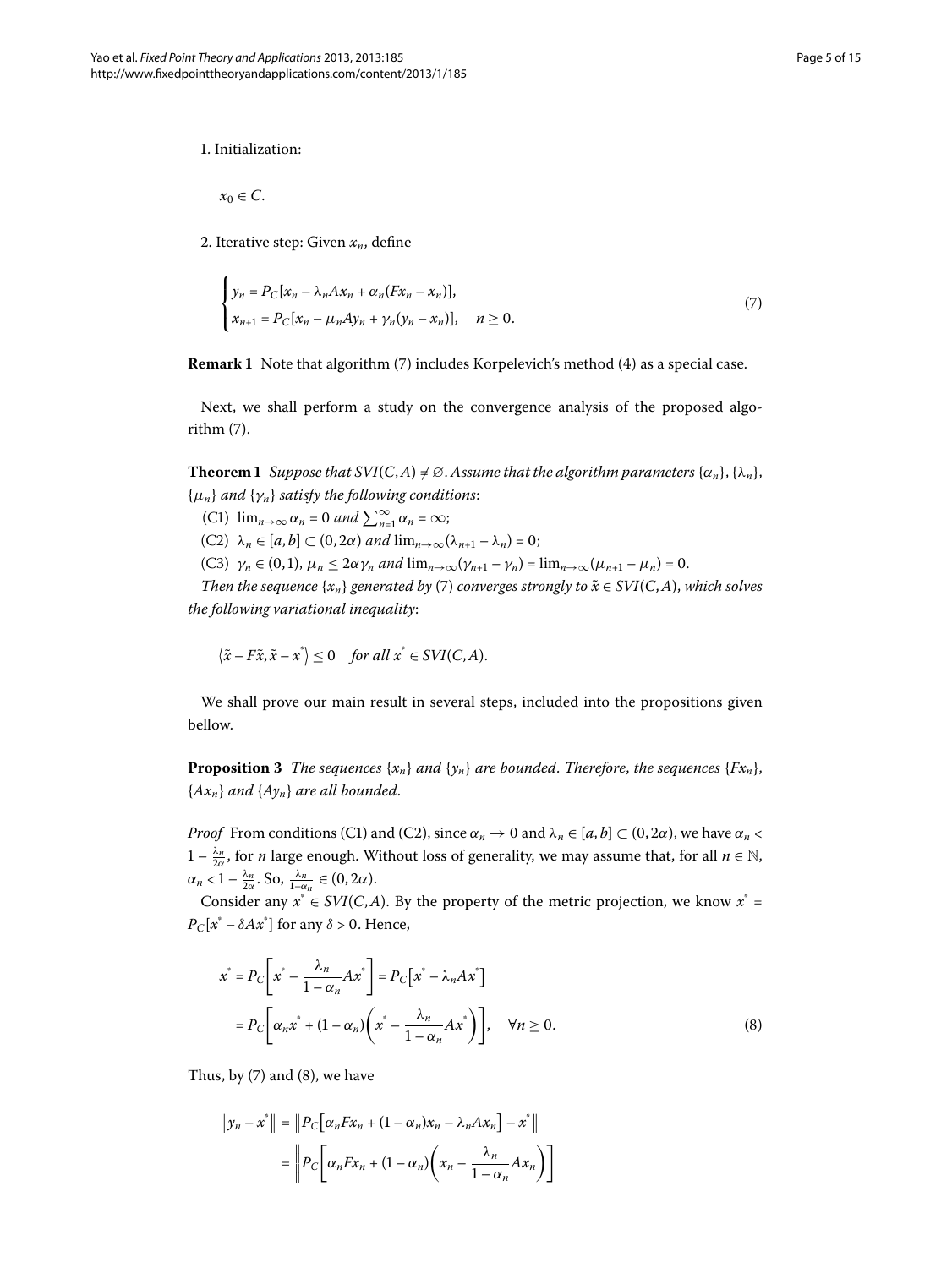<span id="page-5-0"></span>
$$
-P_C\bigg[\alpha_n x^* + (1 - \alpha_n) \bigg(x^* - \frac{\lambda_n}{1 - \alpha_n} A x^*\bigg)\bigg]\bigg\|
$$
  

$$
\leq \bigg\| \alpha_n \big( F x_n - x^* \big) + (1 - \alpha_n) \bigg[ \bigg(x_n - \frac{\lambda_n}{1 - \alpha_n} A x_n \bigg) - \bigg(x^* - \frac{\lambda_n}{1 - \alpha_n} A x^* \bigg) \bigg] \bigg\|.
$$
 (9)

Since  $\frac{\lambda_n}{1-\alpha_n} \in (0, 2\alpha)$  $\frac{\lambda_n}{1-\alpha_n} \in (0, 2\alpha)$  $\frac{\lambda_n}{1-\alpha_n} \in (0, 2\alpha)$ , from Lemma 1, we know that  $I - \frac{\lambda_n}{1-\alpha_n} A$  is nonexpansive. From [\(](#page-5-0)9), we get

$$
||y_n - x^*|| \le \alpha_n ||Fx_n - x^*|| + (1 - \alpha_n) || \left( I - \frac{\lambda_n}{1 - \alpha_n} A \right) x_n - \left( I - \frac{\lambda_n}{1 - \alpha_n} A \right) x^*||
$$
  
\n
$$
\le \alpha_n ||Fx_n - Fx^*|| + \alpha_n ||Fx^* - x^*|| + (1 - \alpha_n) ||x_n - x^*||
$$
  
\n
$$
\le \alpha_n \rho ||x_n - x^*|| + \alpha_n ||Fx^* - x^*|| + (1 - \alpha_n) ||x_n - x^*||
$$
  
\n
$$
= [1 - (1 - \rho)\alpha_n] ||x_n - x^*|| + \alpha_n ||Fx^* - x^*||.
$$

By (C3), we obtain  $\frac{\mu_n}{\gamma_n} \leq 2\alpha$ . So,  $I - \frac{\mu_n}{\gamma_n} A$  is also nonexpansive. Therefore,

<span id="page-5-1"></span>
$$
||x_{n+1} - x^*|| = ||P_C[x_n - \mu_n A y_n + \gamma_n (y_n - x_n)] - x^*||
$$
  
\n
$$
= ||P_C[(1 - \gamma_n)x_n + \gamma_n (y_n - \frac{\mu_n}{\gamma_n} A y_n)]
$$
  
\n
$$
- P_C[(1 - \gamma_n)x^* + \gamma_n (x^* - \frac{\mu_n}{\gamma_n} A x^*)]]
$$
  
\n
$$
\leq (1 - \gamma_n) ||x_n - x^*|| + \gamma_n ||(y_n - \frac{\mu_n}{\gamma_n} A y_n) - (x^* - \frac{\mu_n}{\gamma_n} A x^*)||
$$
  
\n
$$
\leq (1 - \gamma_n) ||x_n - x^*|| + \gamma_n ||y_n - x^*||
$$
  
\n
$$
\leq (1 - \gamma_n) ||x_n - x^*|| + \gamma_n \alpha_n ||Fx^* - x^*||
$$
  
\n
$$
+ \gamma_n [1 - (1 - \rho) \alpha_n] ||x_n - x^*|| + \gamma_n \alpha_n ||Fx^* - x^*||
$$
  
\n
$$
= [1 - (1 - \rho) \gamma_n \alpha_n] ||x_n - x^*|| + \gamma_n \alpha_n ||Fx^* - x^*||
$$
  
\n
$$
\leq \max \{ ||x_n - x^*||, \frac{||Fx^* - x^*||}{1 - \rho} \}.
$$
 (10)

By induction, we get

$$
||x_{n+1}-x^*|| \leq \max\left\{||x_0-x^*||, \frac{||Fx^*-x^*||}{1-\rho}\right\}.
$$

Then  $\{x_n\}$  is bounded, and so are  $\{y_n\}$ ,  $\{Fx_n\}$ ,  $\{Ax_n\}$  and  $\{Ay_n\}$ . Therefore, the proof is  $\Box$  $\Box$ 

**Proposition**  *The following two properties hold*:

$$
\lim_{n \to \infty} \|x_{n+1} - x_n\| = 0, \qquad \lim_{n \to \infty} \|x_n - y_n\| = 0.
$$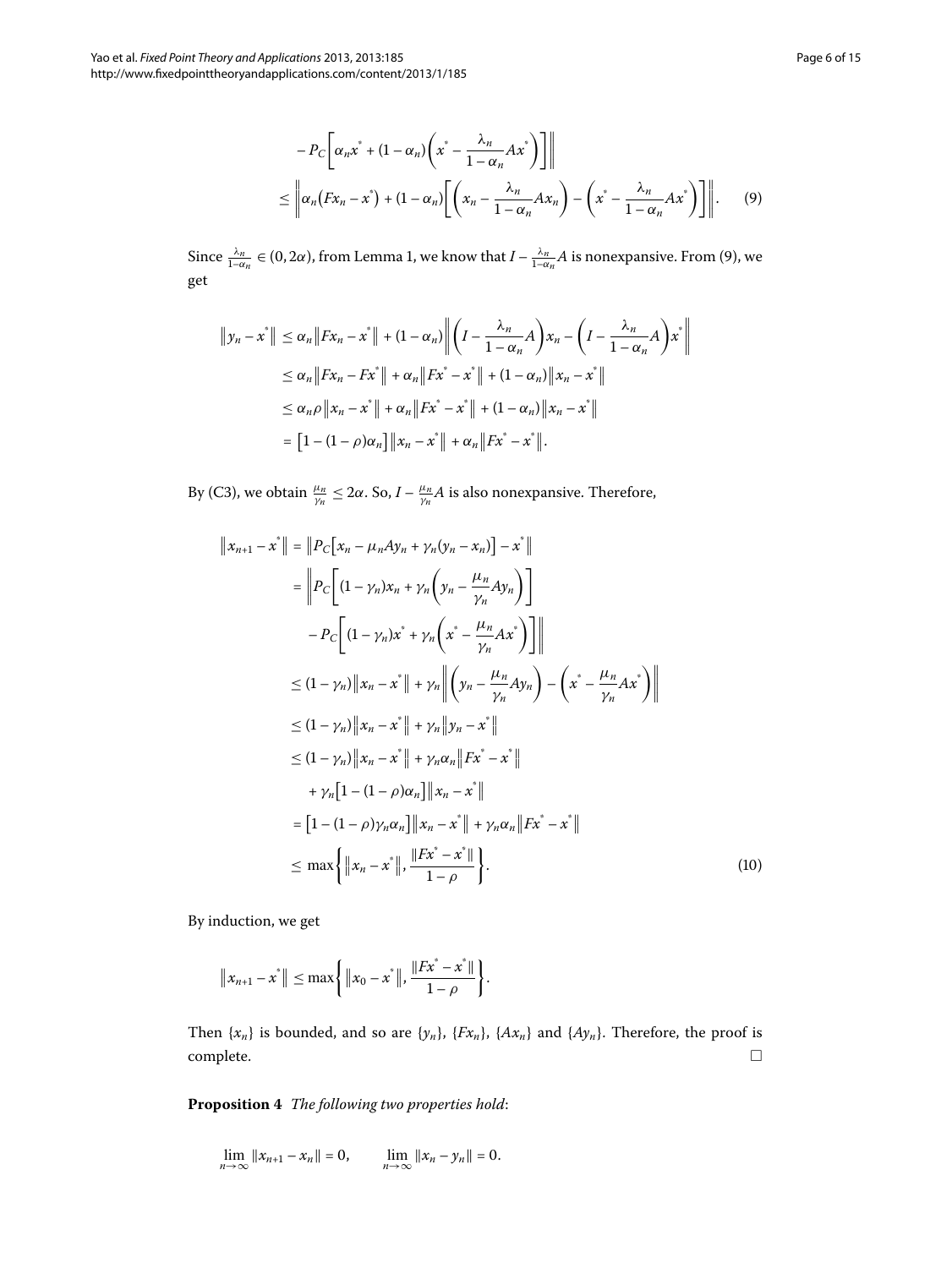$$
x_{n+1} = \frac{I+S}{2} \left[ (1 - \gamma_n)x_n + \gamma_n \left( y_n - \frac{\mu_n}{\gamma_n} Ay_n \right) \right]
$$
  
= 
$$
\frac{1-\gamma_n}{2} x_n + \frac{\gamma_n}{2} \left( y_n - \frac{\mu_n}{\gamma_n} Ay_n \right) + \frac{1}{2} S \left[ (1 - \gamma_n)x_n + \gamma_n \left( y_n - \frac{\mu_n}{\gamma_n} Ay_n \right) \right]
$$
  
= 
$$
\frac{1-\gamma_n}{2} x_n + \frac{1+\gamma_n}{2} z_n,
$$

where

$$
z_n = \frac{\frac{\gamma_n}{2}(y_n - \frac{\mu_n}{\gamma_n}Ay_n) + \frac{1}{2}S[(1 - \gamma_n)x_n + \gamma_n(y_n - \frac{\mu_n}{\gamma_n}Ay_n)]}{\frac{1 + \gamma_n}{2}}
$$
  
= 
$$
\frac{\gamma_n(y_n - \frac{\mu_n}{\gamma_n}Ay_n) + S[(1 - \gamma_n)x_n + \gamma_n(y_n - \frac{\mu_n}{\gamma_n}Ay_n)]}{1 + \gamma_n}.
$$

It follows that

$$
z_{n+1} - z_n
$$
  
= 
$$
\frac{\gamma_{n+1}(\gamma_{n+1} - \frac{\mu_{n+1}}{\gamma_{n+1}}Ay_{n+1}) + S[(1 - \gamma_{n+1})x_{n+1} + \gamma_{n+1}(\gamma_{n+1} - \frac{\mu_{n+1}}{\gamma_{n+1}}Ay_{n+1})]}{1 + \gamma_{n+1}}
$$
  
- 
$$
\frac{\gamma_n(\gamma_n - \frac{\mu_n}{\gamma_n}Ay_n) + S[(1 - \gamma_n)x_n + \gamma_n(\gamma_n - \frac{\mu_n}{\gamma_n}Ay_n)]}{1 + \gamma_n}.
$$

So,

$$
||z_{n+1} - z_n|| \leq \frac{\gamma_{n+1}}{1 + \gamma_{n+1}} \left\| \left( y_{n+1} - \frac{\mu_{n+1}}{\gamma_{n+1}} A y_{n+1} \right) - \left( y_n - \frac{\mu_n}{\gamma_n} A y_n \right) \right\|
$$
  
+ 
$$
\left\| \frac{\gamma_{n+1}}{1 + \gamma_{n+1}} - \frac{\gamma_n}{1 + \gamma_n} \right\| \left\| y_n - \frac{\mu_n}{\gamma_n} A y_n \right\|
$$
  
+ 
$$
\frac{1}{1 + \gamma_{n+1}} \left\| S \left[ (1 - \gamma_{n+1}) x_{n+1} + \gamma_{n+1} \left( y_{n+1} - \frac{\mu_{n+1}}{\gamma_{n+1}} A y_{n+1} \right) \right] \right\|
$$
  
- 
$$
S \left[ (1 - \gamma_n) x_n + \gamma_n \left( y_n - \frac{\mu_n}{\gamma_n} A y_n \right) \right] \left\|
$$
  
+ 
$$
\left\| \frac{1}{1 + \gamma_{n+1}} - \frac{1}{1 + \gamma_n} \right\| \left\| S \left[ (1 - \gamma_n) x_n + \gamma_n \left( y_n - \frac{\mu_n}{\gamma_n} A y_n \right) \right] \right\|
$$
  

$$
\leq \frac{\gamma_{n+1}}{1 + \gamma_{n+1}} \left\| \left( I - \frac{\mu_{n+1}}{\gamma_{n+1}} A \right) y_{n+1} - \left( I - \frac{\mu_{n+1}}{\gamma_{n+1}} A \right) y_n \right\|
$$
  
+ 
$$
\frac{\gamma_{n+1}}{1 + \gamma_{n+1}} \left\| \frac{\mu_{n+1}}{\gamma_{n+1}} - \frac{\mu_n}{\gamma_n} \right\| \|Ay_n\|
$$
  
+ 
$$
\left\| \frac{\gamma_{n+1}}{1 + \gamma_{n+1}} - \frac{\gamma_n}{1 + \gamma_n} \right\| y_n - \frac{\mu_n}{\gamma_n} Ay_n \right\|
$$
  
+ 
$$
\frac{1}{1 + \gamma_{n+1}} \left\| S \left[ (1 - \gamma_{n+1}) x_{n+1} + \gamma_{n+1} \left( y_{n+1} - \frac{\mu_{n+1}}{\gamma_{n+1}} A y_{n+1} \right) \right]
$$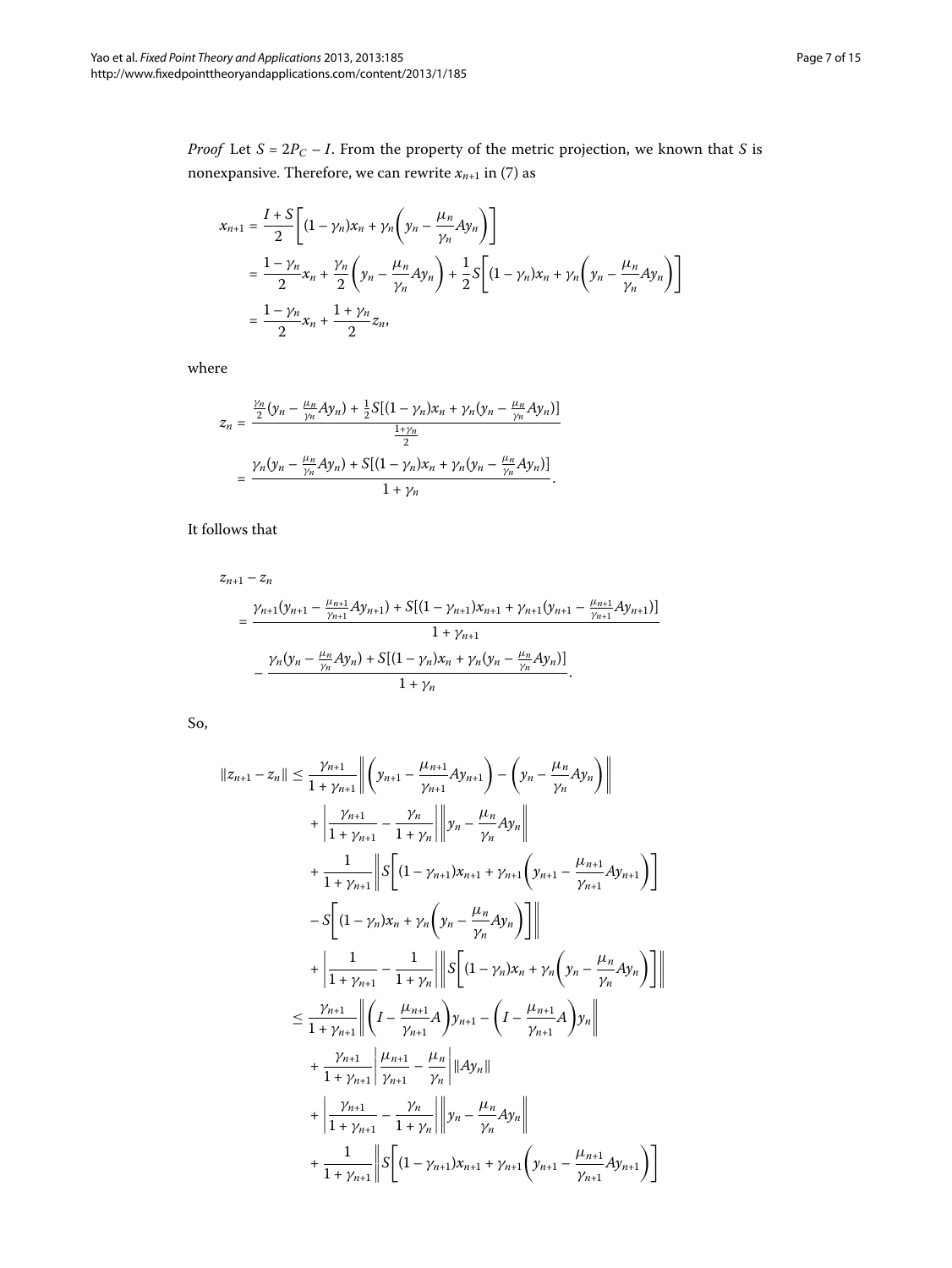$$
-S\bigg[(1-\gamma_n)x_n+\gamma_n\bigg(y_n-\frac{\mu_n}{\gamma_n}Ay_n\bigg)\bigg]\bigg|
$$
  
+ 
$$
\bigg|\frac{1}{1+\gamma_{n+1}}-\frac{1}{1+\gamma_n}\bigg|\bigg|S\bigg[(1-\gamma_n)x_n+\gamma_n\bigg(y_n-\frac{\mu_n}{\gamma_n}Ay_n\bigg)\bigg]\bigg|.
$$

Again, by using the nonexpansivity of  $I - \frac{\mu_n}{\gamma_n} A$  and *S*, we have

$$
||z_{n+1} - z_n|| \leq \frac{\gamma_{n+1}}{1 + \gamma_{n+1}} ||y_{n+1} - y_n|| + \left| \frac{\gamma_{n+1}}{1 + \gamma_{n+1}} - \frac{\gamma_n}{1 + \gamma_n} \right| ||y_n - \frac{\mu_n}{\gamma_n} Ay_n||
$$
  
+ 
$$
\frac{\gamma_{n+1}}{1 + \gamma_{n+1}} \left| \frac{\mu_{n+1}}{\gamma_{n+1}} - \frac{\mu_n}{\gamma_n} ||A y_n|| + \frac{1}{1 + \gamma_{n+1}} ||(1 - \gamma_{n+1})(x_{n+1} - x_n)|
$$
  
+ 
$$
\gamma_{n+1} \left[ \left( I - \frac{\mu_{n+1}}{\gamma_{n+1}} A \right) y_{n+1} - \left( I - \frac{\mu_{n+1}}{\gamma_{n+1}} A \right) y_n \right]
$$
  
+ 
$$
(\gamma_{n+1} - \gamma_n)(y_n - x_n) + (\mu_n - \mu_{n+1}) Ay_n \right\|
$$
  
+ 
$$
\left| \frac{1}{1 + \gamma_{n+1}} - \frac{1}{1 + \gamma_n} \right| \left\| S \left[ (1 - \gamma_n)x_n + \gamma_n \left( y_n - \frac{\mu_n}{\gamma_n} Ay_n \right) \right] \right\|
$$
  

$$
\leq \frac{\gamma_{n+1}}{1 + \gamma_{n+1}} ||y_{n+1} - y_n|| + \left| \frac{\gamma_{n+1}}{1 + \gamma_{n+1}} - \frac{\gamma_n}{1 + \gamma_n} \right| \left\| y_n - \frac{\mu_n}{\gamma_n} Ay_n \right\|
$$
  
+ 
$$
\frac{\gamma_{n+1}}{1 + \gamma_{n+1}} \left| \frac{\mu_{n+1}}{\gamma_{n+1}} - \frac{\mu_n}{\gamma_n} \right| ||Ay_n|| + \frac{1 - \gamma_{n+1}}{1 + \gamma_{n+1}} ||x_{n+1} - x_n||
$$
  
+ 
$$
\frac{\gamma_{n+1}}{1 + \gamma_{n+1}} ||y_{n+1} - y_n||
$$
  
+ 
$$
\frac{\gamma_{n+1}}{1 + \gamma_{n+1}} (||x_n|| + ||y_n||) + \frac{|\mu_{n+1} - \mu_n|}{1 + \gamma_{n+1}} ||Ay_n||
$$
  
+ 
$$
\left| \frac{1}{1 + \gamma_{n+1}}
$$

Next, we estimate  $||y_{n+1} - y_n||$ . By  $(7)$  $(7)$ , we have

$$
||y_{n+1} - y_n|| = ||P_C[x_{n+1} - \lambda_{n+1}Ax_{n+1} + \alpha_{n+1}(Fx_{n+1} - x_{n+1})] \\
- P_C[x_n - \lambda_n Ax_n + \alpha_n (Fx_n - x_n)]|| \\
\leq ||[x_{n+1} - \lambda_{n+1}Ax_{n+1}] - [x_n - \lambda_n Ax_n]|| + \alpha_{n+1} ||Fx_{n+1} - x_{n+1}|| \\
+ \alpha_n ||Fx_n - x_n|| \\
= ||(I - \lambda_{n+1}A)x_{n+1} - (I - \lambda_{n+1}A)x_n + (\lambda_n - \lambda_{n+1})Ax_n|| \\
+ \alpha_{n+1} ||Fx_{n+1} - x_{n+1}|| + \alpha_n ||Fx_n - x_n|| \\
\leq ||x_{n+1} - x_n|| + |\lambda_{n+1} - \lambda_n| ||x_n|| + \alpha_{n+1} ||Fx_{n+1} - x_{n+1}|| + \alpha_n ||Fx_n - x_n||.
$$

So, we deduce

$$
||z_{n+1} - z_n|| \le \left| \frac{\gamma_{n+1}}{1 + \gamma_{n+1}} - \frac{\gamma_n}{1 + \gamma_n} \right| \left\| y_n - \frac{\mu_n}{\gamma_n} Ay_n \right\| + \frac{\gamma_{n+1}}{1 + \gamma_{n+1}} \left| \frac{\mu_{n+1}}{\gamma_{n+1}} - \frac{\mu_n}{\gamma_n} \right| ||Ay_n||
$$
  
+ 
$$
\frac{|\gamma_{n+1} - \gamma_n|}{1 + \gamma_{n+1}} (||x_n|| + ||y_n||) + \frac{|\mu_{n+1} - \mu_n|}{1 + \gamma_{n+1}} ||Ay_n|| + ||x_{n+1} - x_n||
$$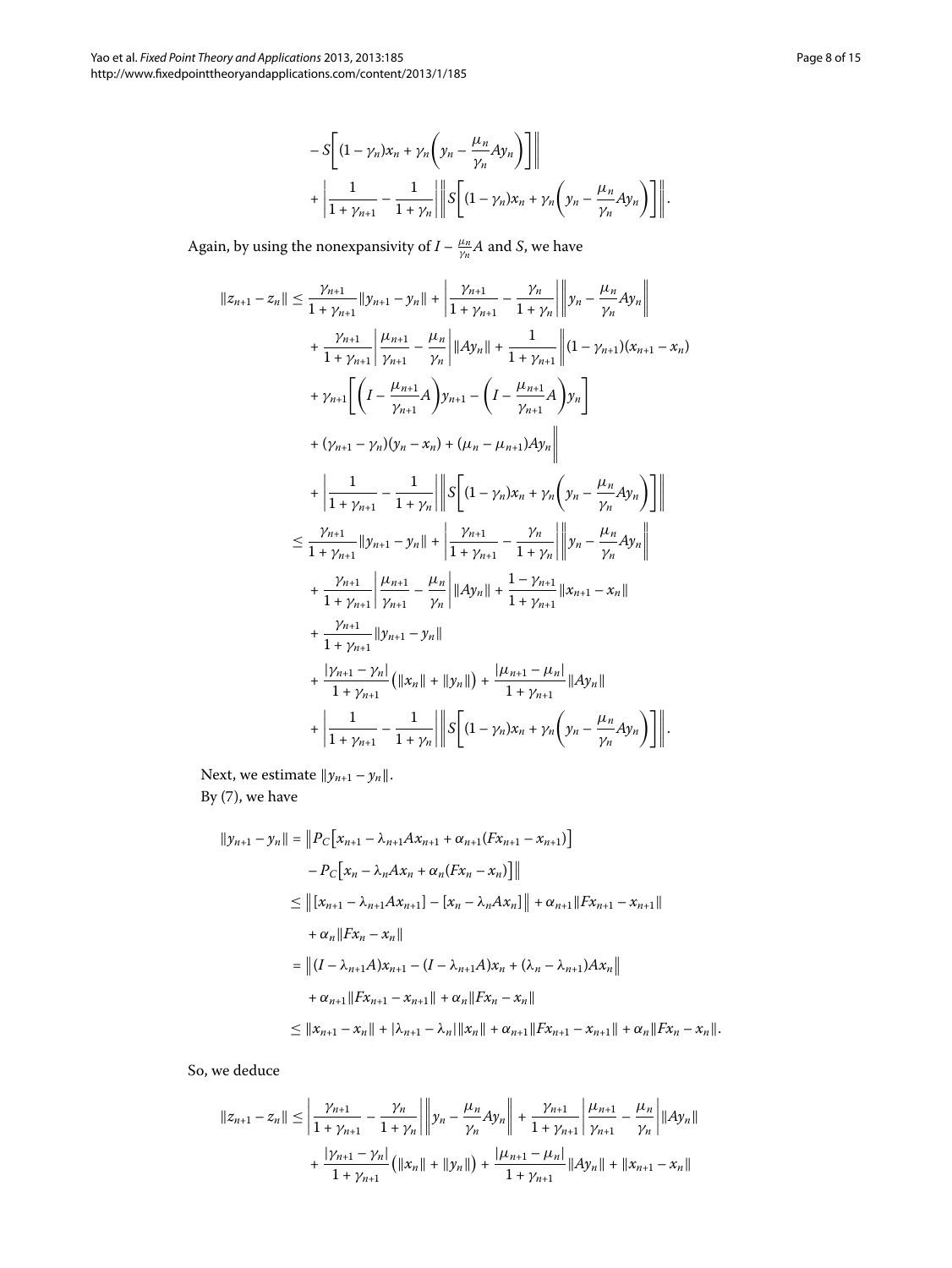Since  $\lim_{n\to\infty} (\gamma_{n+1} - \gamma_n) = 0$  and  $\lim_{n\to\infty} (\mu_{n+1} - \mu_n) = 0$ , we derive that

$$
\lim_{n \to \infty} \left| \frac{\gamma_{n+1}}{1 + \gamma_{n+1}} - \frac{\gamma_n}{1 + \gamma_n} \right| = 0, \qquad \lim_{n \to \infty} \left| \frac{\mu_{n+1}}{\gamma_{n+1}} - \frac{\mu_n}{\gamma_n} \right| = 0, \qquad \lim_{n \to \infty} \left| \frac{1}{1 + \gamma_{n+1}} - \frac{1}{1 + \gamma_n} \right| = 0.
$$

At the same time, note that  $\{x_n\}$ ,  $\{Fx_n\}$ ,  $\{y_n\}$  and  $\{Ay_n\}$  are bounded. Therefore,

$$
\limsup_{n\to\infty} (||z_{n+1}-z_n||-||x_{n+1}-x_n||)\leq 0.
$$

#### By Lemma 2, we obtain

$$
\lim_{n\to\infty}||z_n-x_n||=0.
$$

Hence,

$$
\lim_{n\to\infty}||x_{n+1}-x_n|| = \lim_{n\to\infty}\frac{1+\gamma_n}{2}||z_n-x_n|| = 0.
$$

From  $(9)$  $(9)$ ,  $(10)$ , Lemma 1 and the convexity of the norm, we deduce

$$
||x_{n+1} - x^*||^2 \le (1 - \gamma_n) ||x_n - x^*||^2 + \gamma_n ||y_n - x^*||^2
$$
  
\n
$$
\le \gamma_n ||\alpha_n (Fx_n - x^*) + (1 - \alpha_n) \Big[ \Big( x_n - \frac{\lambda_n}{1 - \alpha_n} Ax_n \Big) - \Big( x^* - \frac{\lambda_n}{1 - \alpha_n} Ax^* \Big) \Big] \Big\|^2
$$
  
\n
$$
+ (1 - \gamma_n) ||x_n - x^*||^2
$$
  
\n
$$
\le \gamma_n \Big[ \alpha_n ||Fx_n - x^*||^2 + (1 - \alpha_n) || \Big( I - \frac{\lambda_n}{1 - \alpha_n} A \Big) x_n - \Big( I - \frac{\lambda_n}{1 - \alpha_n} A \Big) x^* \Big\|^2 \Big]
$$
  
\n
$$
+ (1 - \gamma_n) ||x_n - x^*||^2
$$
  
\n
$$
\le (1 - \alpha_n) \gamma_n \Big[ ||x_n - x^*||^2 + \frac{\lambda_n}{1 - \alpha_n} \Big( \frac{\lambda_n}{1 - \alpha_n} - 2\alpha \Big) ||Ax_n - Ax^*||^2 \Big]
$$
  
\n
$$
+ (1 - \gamma_n) ||x_n - x^*||^2 + \alpha_n \gamma_n ||Fx_n - x^*||^2
$$
  
\n
$$
\le \alpha_n \gamma_n ||Fx_n - x^*||^2 + ||x_n - x^*||^2 + \gamma_n a \Big( \frac{b}{1 - \alpha_n} - 2\alpha \Big) ||Ax_n - Ax^*||^2.
$$

Therefore, we have

$$
\gamma_n a \left( 2\alpha - \frac{b}{1 - \alpha_n} \right) \|Ax_n - Ax^*\|^2
$$
  
\n
$$
\leq \alpha_n \gamma_n \|Fx_n - x^*\|^2 + \|x_n - x^*\|^2 - \|x_{n+1} - x^*\|^2
$$
  
\n
$$
\leq \alpha_n \gamma_n \|Fx_n - x^*\|^2 + (\|x_n - x^*\| + \|x_{n+1} - x^*\|) \times \|x_n - x_{n+1}\|.
$$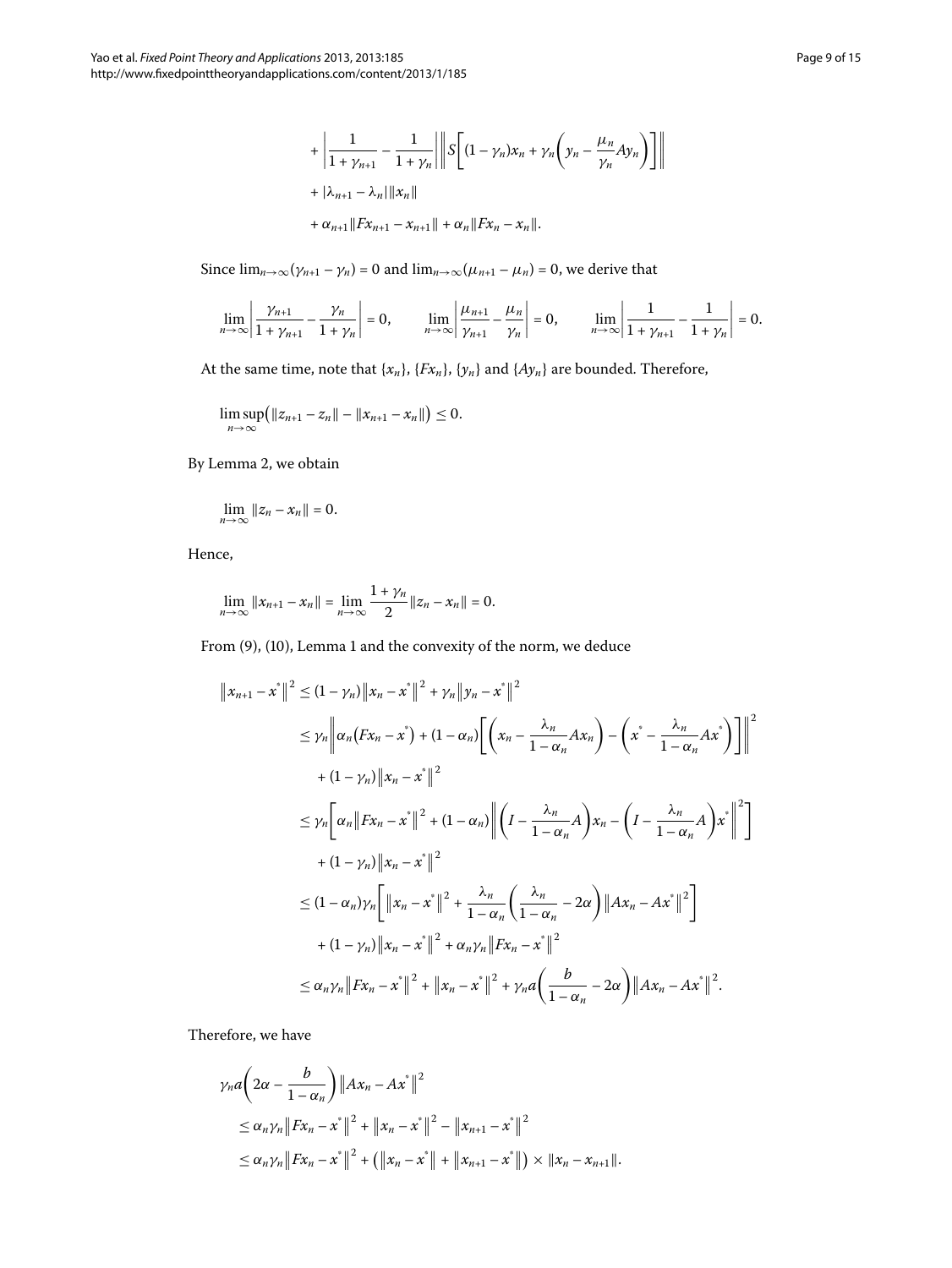Since  $\lim_{n\to\infty} \alpha_n = 0$ ,  $\lim_{n\to\infty} ||x_n - x_{n+1}|| = 0$  and  $\liminf_{n\to\infty} \gamma_n a (2\alpha - \frac{b}{1-\alpha_n}) > 0$ , we deduce

$$
\lim_{n\to\infty}||Ax_n-Ax^*||=0.
$$

By the property (ii) of the metric projection  $P_C$ , we have

$$
||y_n - x^*||^2 = ||P_C[\alpha_n F x_n + (1 - \alpha_n)x_n - \lambda_n A x_n] - P_C[x^* - \lambda_n A x^*]||^2
$$
  
\n
$$
\leq \langle \alpha_n F x_n + (1 - \alpha_n)x_n - \lambda_n A x_n - (x^* - \lambda_n A x^*), y_n - x^* \rangle
$$
  
\n
$$
= \frac{1}{2} \{ ||x_n - \lambda_n A x_n - (x^* - \lambda_n A x^*) + \alpha_n (F x_n - x_n) ||^2 + ||y_n - x^*||^2
$$
  
\n
$$
- ||\alpha_n F x_n + (1 - \alpha_n)x_n - \lambda_n A x_n - (x^* - \lambda_n A x^*) - (y_n - x^*) ||^2 \}
$$
  
\n
$$
\leq \frac{1}{2} \{ ||(x_n - \lambda_n A x_n) - (x^* - \lambda_n A x^*) ||^2
$$
  
\n
$$
+ 2\alpha_n ||F x_n - x_n || ||x_n - \lambda_n A x_n - (x^* - \lambda_n A x^*) + \alpha_n (F x_n - x_n) ||
$$
  
\n
$$
+ ||y_n - x^*||^2 - ||(x_n - y_n) - \lambda_n (A x_n - A x^*) + \alpha_n (F x_n - x_n) ||^2 \}
$$
  
\n
$$
\leq \frac{1}{2} \{ ||(x_n - \lambda_n A x_n) - (x^* - \lambda_n A x^*) ||^2 + \alpha_n M + ||y_n - x^*||^2
$$
  
\n
$$
- ||(x_n - y_n) - \lambda_n (A x_n - A x^*) + \alpha_n (F x_n - x_n) ||^2 \}
$$
  
\n
$$
\leq \frac{1}{2} \{ ||x_n - x^*||^2 + \alpha_n M + ||y_n - x^*||^2 - ||x_n - y_n||^2 + 2\lambda_n |x_n - y_n A x_n - A x^* \rangle
$$
  
\n
$$
- 2\alpha_n (F x_n - x_n, x_n - y_n) - ||\lambda_n (A x_n - A x^*) - \alpha_n (F x_n - x_n) ||^2 \}
$$
  
\n
$$
\leq \frac{1}{2} \{ ||x_n - x^*||^2 + \alpha_n M + ||y_n - x^*||^2 - ||x_n - y_n||^2
$$
  
\n
$$
+ 2\lambda_n ||
$$

where  $M > 0$  is some constant satisfying

$$
\sup_n\big\{2\|Fx_n-x_n\|\,\big\|x_n-\lambda_nAx_n-\big(x^*-\lambda_nAx^*\big)+\alpha_n(Fx_n-x_n)\big\|\,\big\}\leq M.
$$

It follows that

$$
\|y_n - x^*\|^2 \le \|x_n - x^*\|^2 + \alpha_n M - \|x_n - y_n\|^2 + 2\lambda_n \|x_n - y_n\| \|Ax_n - Ax^*\|
$$
  
+  $2\alpha_n \|Fx_n - x_n\| \|x_n - y_n\|,$ 

and hence

$$
||x_{n+1} - x^*||^2 \le (1 - \gamma_n) ||x_n - x^*||^2 + \gamma_n ||y_n - x^*||^2
$$
  
\n
$$
\le ||x_n - x^*||^2 + \alpha_n M - \gamma_n ||x_n - y_n||^2 + 2\lambda_n ||x_n - y_n|| ||Ax_n - Ax^*||
$$
  
\n
$$
+ 2\alpha_n ||Px_n - x_n|| ||x_n - y_n||,
$$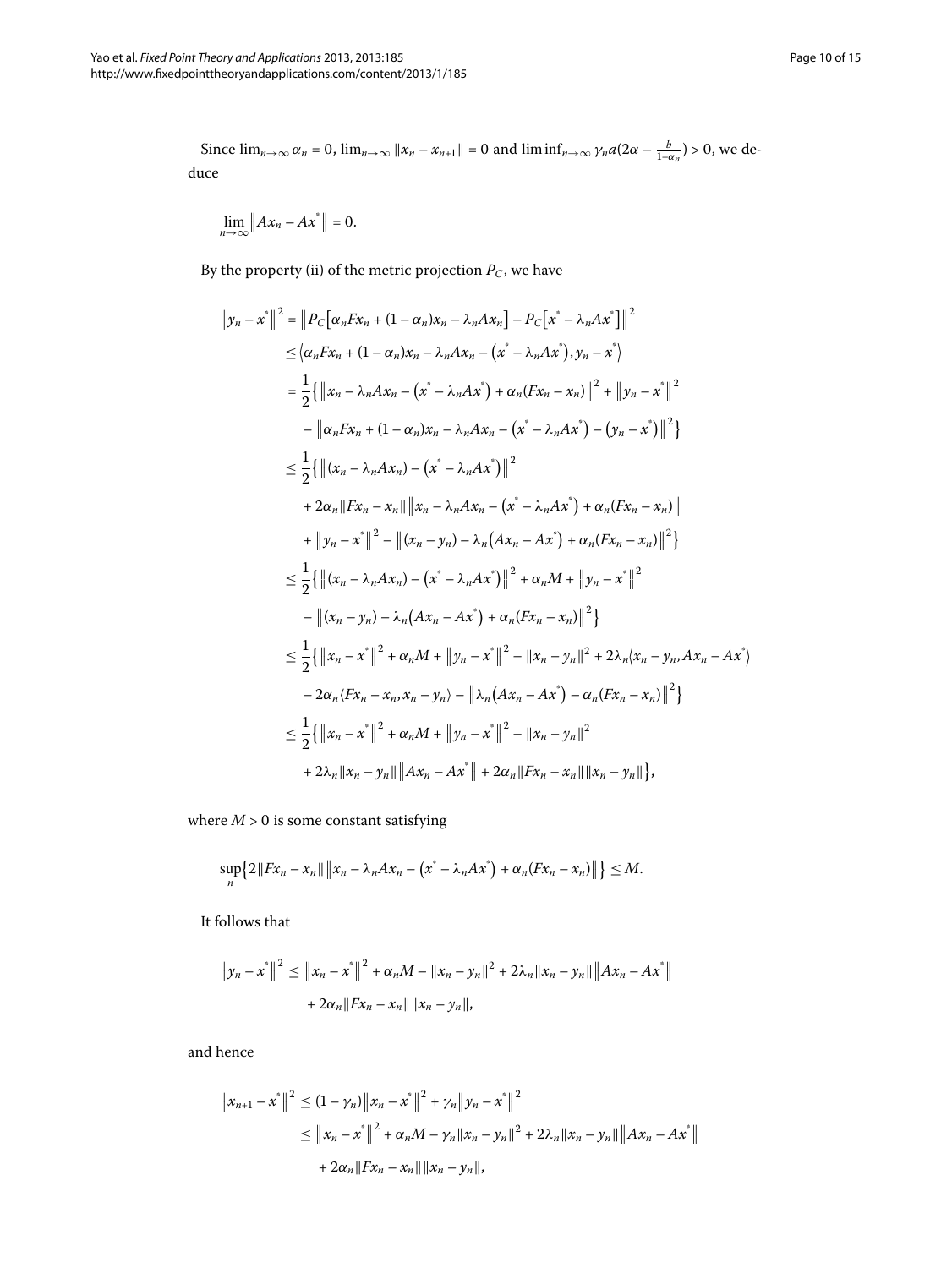which implies that

$$
\gamma_n \|x_n - y_n\|^2 \le \left( \|x_n - x^*\| + \|x_{n+1} - x^*\| \right) \|x_{n+1} - x_n\| + 2\lambda_n \|x_n - y_n\| \|Ax_n - Ax^*\| + \alpha_n M + 2\alpha_n \|Fx_n - x_n\| \|x_n - y_n\|.
$$

<span id="page-10-0"></span>Since  $\lim_{n\to\infty} \alpha_n = 0$ ,  $\lim_{n\to\infty} ||x_n - x_{n+1}|| = 0$  and  $\lim_{n\to\infty} ||Ax_n - Ax^*|| = 0$ , we derive

$$
\lim_{n\to\infty}||x_n-y_n||=0,
$$

and this concludes the proof.

**Proposition 5**  $\limsup_{n\to\infty} \langle \tilde{x} - F\tilde{x}, \tilde{x} - y_n \rangle \leq 0$ , where  $\tilde{x} = P_{SVI(C,A)}F\tilde{x}$ .

*Proof* In order to show that  $\limsup_{n\to\infty}\langle \tilde{x}-F\tilde{x},\tilde{x}-y_n\rangle\leq 0$ , we choose a subsequence  $\{y_{n_i}\}$ of  $\{y_n\}$  such that

$$
\limsup_{n\to\infty}\langle\tilde{x}-F\tilde{x},\tilde{x}-y_n\rangle=\lim_{i\to\infty}\langle\tilde{x}-F\tilde{x},\tilde{x}-y_{n_i}\rangle.
$$

As  $\{y_{n_i}\}$  is bounded, we deduce that a subsequence  $\{y_{n_{ij}}\}$  of  $\{y_{n_i}\}$  converges weakly to  $z.$ 

Next, we show that  $z \in SVI(C, A)$ . The following proofs are similar to the one in [45]. Since the involved algorithms are not different, we still give the details. Now, we define a mapping *T* by the formula

$$
Tv = \begin{cases} Av + N_C v, & v \in C, \\ \varnothing, & v \notin C. \end{cases}
$$

Then *T* is maximal monotone.

Let  $(v, w) \in G(T)$ . Since  $w - Av \in N_C v$  and  $y_n \in C$ , we have  $\langle v - y_n, w - Av \rangle \ge 0$ . On the other hand, from  $y_n = P_C[\alpha_n F x_n + (1 - \alpha_n)x_n - \lambda_n A x_n]$ , we obtain

$$
\langle v-y_n, y_n-\alpha_n F x_n-(1-\alpha_n)x_n+\lambda_n Ax_n\rangle\geq 0,
$$

that is,

$$
\left\langle v-y_n, \frac{y_n-x_n}{\lambda_n}+Ax_n-\frac{\alpha_n}{\lambda_n}(Fx_n-x_n)\right\rangle\geq 0.
$$

Therefore, we have

$$
\langle v - y_{n_i}, w \rangle \ge \langle v - y_{n_i}, Av \rangle
$$
  
\n
$$
\ge \langle v - y_{n_i}, Av \rangle - \langle v - y_{n_i}, \frac{y_{n_i} - x_{n_i}}{\lambda_{n_i}} + Ax_{n_i} - \frac{\alpha_{n_i}}{\lambda_{n_i}}(Fx_{n_i} - x_{n_i}) \rangle
$$
  
\n
$$
= \langle v - y_{n_i}, Av - Ax_{n_i} - \frac{y_{n_i} - x_{n_i}}{\lambda_{n_i}} + \frac{\alpha_{n_i}}{\lambda_{n_i}}(Fx_{n_i} - x_{n_i}) \rangle
$$
  
\n
$$
= \langle v - y_{n_i}, Av - Ay_{n_i} \rangle + \langle v - y_{n_i}, Ay_{n_i} - Ax_{n_i} \rangle
$$

 $\Box$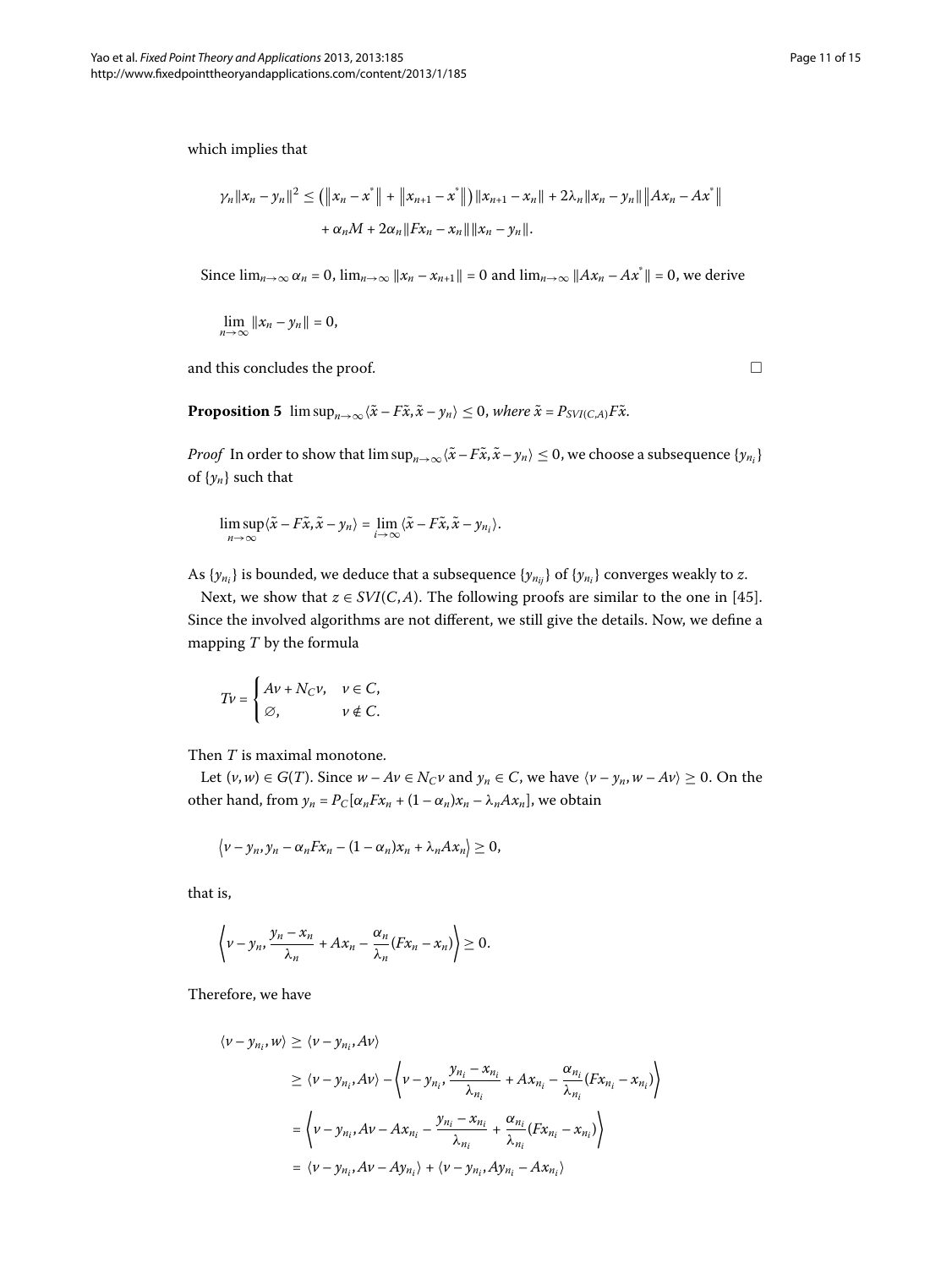$$
-\left\langle \nu - y_{n_i}, \frac{y_{n_i} - x_{n_i}}{\lambda_{n_i}} - \frac{\alpha_{n_i}}{\lambda_{n_i}} (Fx_{n_i} - x_{n_i}) \right\rangle
$$
  
\n
$$
\geq \left\langle \nu - y_{n_i}, Ay_{n_i} - Ax_{n_i} \right\rangle - \left\langle \nu - y_{n_i}, \frac{y_{n_i} - x_{n_i}}{\lambda_{n_i}} - \frac{\alpha_{n_i}}{\lambda_{n_i}} (Fx_{n_i} - x_{n_i}) \right\rangle.
$$

Noting that  $\alpha_{n_i} \to 0$ ,  $\|y_{n_i} - x_{n_i}\| \to 0$  and A is Lipschitz continuous, we obtain  $\langle v - z, w \rangle$  ≥ 0. Since *T* is maximal monotone, we have *z* ∈ *T*<sup>-1</sup>(0) and hence *z* ∈ *SVI*(*C*,*A*). Therefore,

$$
\limsup_{n\to\infty}\langle\tilde{x}-F\tilde{x},\tilde{x}-y_n\rangle=\lim_{i\to\infty}\langle\tilde{x}-F\tilde{x},\tilde{x}-y_{n_i}\rangle=\langle\tilde{x}-F\tilde{x},\tilde{x}-z\rangle\leq 0.
$$

The proof of this proposition is now complete.

Finally, by using Propositions 3-5, we prove Theorem 1[.](#page-4-3)

*Proof* By the property of the metric projection  $P_C$ , we have

$$
||y_n - \tilde{x}||^2 = \left||P_C\left[\alpha_n F x_n + (1 - \alpha_n)\left(x_n - \frac{\lambda_n}{1 - \alpha_n} A x_n\right)\right]\right|
$$
  
\n
$$
- P_C\left[\alpha_n \tilde{x} + (1 - \alpha_n)\left(\tilde{x} - \frac{\lambda_n}{1 - \alpha_n} A \tilde{x}\right)\right]\right||^2
$$
  
\n
$$
\leq \left\langle \alpha_n (F x_n - \tilde{x}) + (1 - \alpha_n)\left[\left(x_n - \frac{\lambda_n}{1 - \alpha_n} A x_n\right) - \left(\tilde{x} - \frac{\lambda_n}{1 - \alpha_n} A \tilde{x}\right)\right], y_n - \tilde{x}\right\rangle
$$
  
\n
$$
\leq \alpha_n \langle \tilde{x} - F \tilde{x}, \tilde{x} - y_n \rangle + \alpha_n \langle F \tilde{x} - F x_n, \tilde{x} - y_n \rangle
$$
  
\n
$$
+ (1 - \alpha_n)\left\| \left(x_n - \frac{\lambda_n}{1 - \alpha_n} A x_n\right) - \left(\tilde{x} - \frac{\lambda_n}{1 - \alpha_n} A \tilde{x}\right)\right\| \|y_n - \tilde{x}\|
$$
  
\n
$$
\leq \alpha_n \langle \tilde{x} - F \tilde{x}, \tilde{x} - y_n \rangle + \alpha_n \|F \tilde{x} - F x_n\| \|\tilde{x} - y_n\| + (1 - \alpha_n) \|x_n - \tilde{x}\|\|y_n - \tilde{x}\|
$$
  
\n
$$
\leq \alpha_n \langle \tilde{x} - F \tilde{x}, \tilde{x} - y_n \rangle + [1 - (1 - \rho)\alpha_n] \|x_n - \tilde{x}\| \|\tilde{x} - y_n\|
$$
  
\n
$$
\leq \alpha_n \langle \tilde{x} - G \tilde{x}, \tilde{x} - y_n \rangle + \frac{1 - (1 - \rho)\alpha_n}{2} \|x_n - \tilde{x}\|^2 + \frac{1}{2} \|y_n - \tilde{x}\|^2.
$$

Hence,

$$
\|y_n-\tilde{x}\|^2\leq \left[1-(1-\rho)\alpha_n\right]\|x_n-\tilde{x}\|^2+2\alpha_n\langle\tilde{x}-F\tilde{x},\tilde{x}-y_n\rangle.
$$

Therefore,

$$
||x_{n+1}-\tilde{x}||^2 \le (1-\gamma_n)||x_n-\tilde{x}||^2 + \gamma_n ||y_n-\tilde{x}||^2
$$
  
\n
$$
\le [1-(1-\rho)\alpha_n\gamma_n]||x_n-\tilde{x}||^2 + 2\alpha_n\gamma_n\langle\tilde{x}-F\tilde{x},\tilde{x}-y_n\rangle.
$$

We apply Lemma 3 to the last inequality to deduce that  $x_n \to \tilde{x}$ .

The proof of our main result is completed.

**Remark 2** Our algorithm (7[\)](#page-4-0) includes Korpelevich's method (4) as a special case. However, it is well known that Korpelevich's algorithm (4) has only weak convergence in the

 $\Box$ 

 $\Box$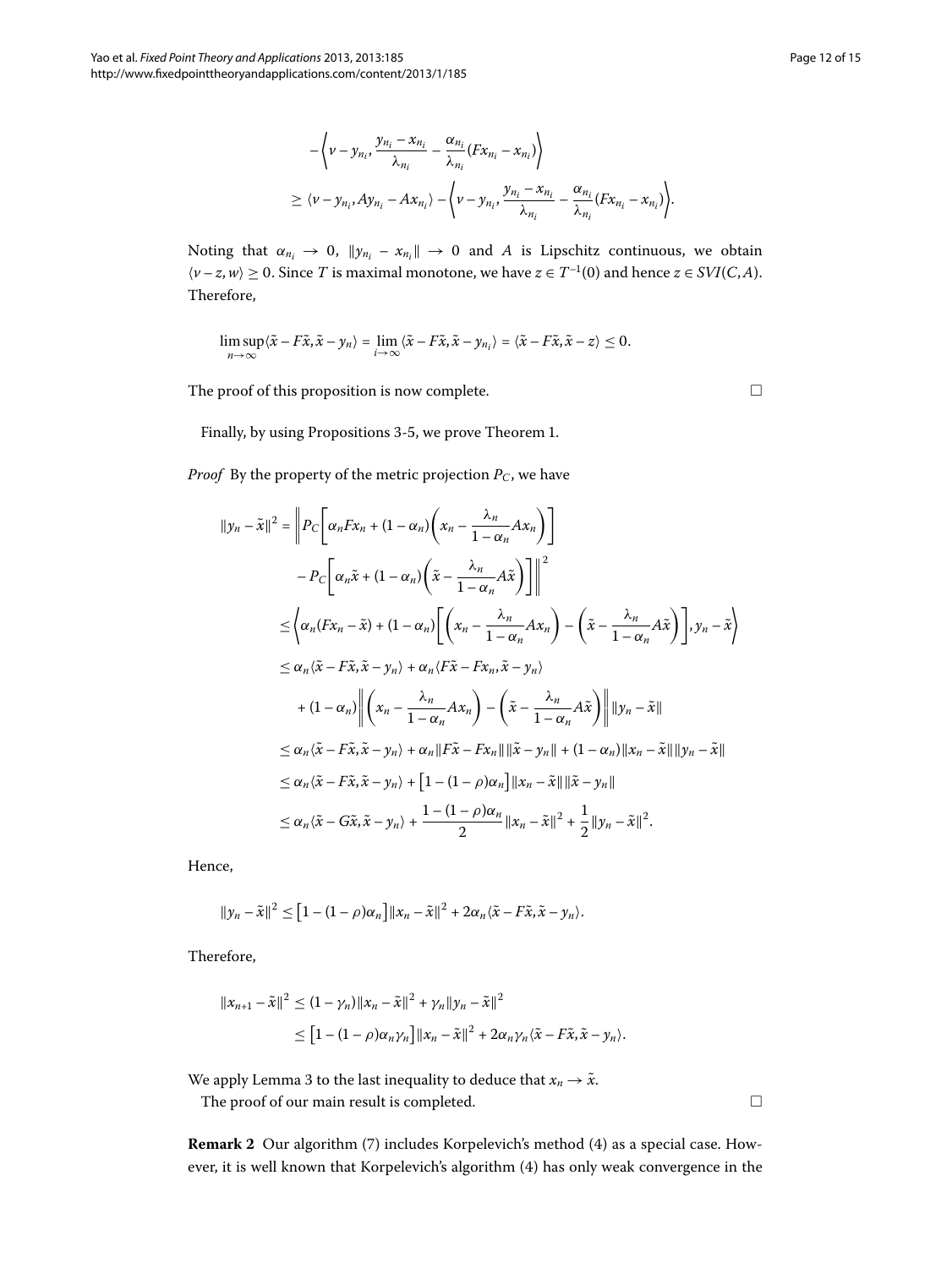setting of infinite-dimensional Hilbert spaces. But our algorithm (7[\)](#page-4-0) has strong convergence in the setting of infinite-dimensional Hilbert spaces.

<span id="page-12-3"></span>If we take  $F \equiv 0$ , then we have the following algorithm: . Initialization:

 $x_0 \in C$ .

<span id="page-12-5"></span>2. Iterative step: Given  $x_n$ , define

$$
\begin{cases}\n y_n = P_C[x_n - \lambda_n A x_n - \alpha_n x_n], \\
 x_{n+1} = P_C[x_n - \mu_n A y_n + \gamma_n (y_n - x_n)], \quad n \ge 0.\n\end{cases}
$$
\n(11)

**Corollary 1** Suppose that  $SVI(C, A) \neq \emptyset$ . Assume that the algorithm parameters  $\{\alpha_n\}$ ,  $\{\lambda_n\}$ , {*μn*} *and* {*γn*} *satisfy the following conditions*:

- (C1)  $\lim_{n\to\infty} \alpha_n = 0$  and  $\sum_{n=1}^{\infty} \alpha_n = \infty;$
- $(C2)$   $\lambda_n \in [a, b] \subset (0, 2\alpha)$  and  $\lim_{n \to \infty} (\lambda_{n+1} \lambda_n) = 0;$
- <span id="page-12-4"></span>(C3)  $\gamma_n \in (0,1)$ ,  $\mu_n \leq 2\alpha \gamma_n$  and  $\lim_{n\to\infty} (\gamma_{n+1} - \gamma_n) = \lim_{n\to\infty} (\mu_{n+1} - \mu_n) = 0$ .

*Then the sequence*  $\{x_n\}$  *generated by* (11[\)](#page-12-3) *converges strongly to the minimum norm element*  $\tilde{x}$  in  $SVI(C, A)$ .

*Proof* It is clear that algorithm [\(](#page-4-0)11) is a special case of algorithm (7). So[,](#page-4-3) from Theorem 1, we have that the sequence  $\{x_n\}$  defined by [\(](#page-12-3)11) converges strongly to  $\tilde{x} \in SVI(C,A)$ , which solves

$$
\langle \tilde{x}, \tilde{x} - x^* \rangle \le 0, \quad \text{for all } x^* \in SVI(C, A). \tag{12}
$$

Applying the characterization of the metric projection, we can deduce from (12) that

<span id="page-12-2"></span><span id="page-12-1"></span> $x^* = P_{SVI(C,A)}(0)$ .

This indicates that  $\tilde{x}$  is the minimum-norm element in  $SVI(C, A)$ . This completes the proof.  $\hfill\Box$ 

<span id="page-12-0"></span>**Remark 3** Corollary 1 includes the main result in [1[\]](#page-13-0) as a special case.

#### **Competing interests**

The authors declare that they have no competing interests.

#### **Authors' contributions**

All authors contributed equally and significantly in writing this article. All authors read and approved the final manuscript.

#### **Author details**

<sup>1</sup> Department of Mathematics, Tianjin Polytechnic University, Tianjin, 300387, China. <sup>2</sup>Faculty of Applied Sciences, University 'Politehnica' of Bucharest, Splaiul Independentei 313, Bucharest, 060042, Romania. 3Department of Information Management, Cheng Shiu University, Kaohsiung, 833, Taiwan.

#### **Acknowledgements**

Yonghong Yao was supported in part by NSFC 11071279 and NSFC 71161001-G0105. Yeong-Cheng Liou was partially supported by NSC 100-2221-E-230-012.

Received: 25 May 2013 Accepted: 26 June 2013 Published: 12 July 2013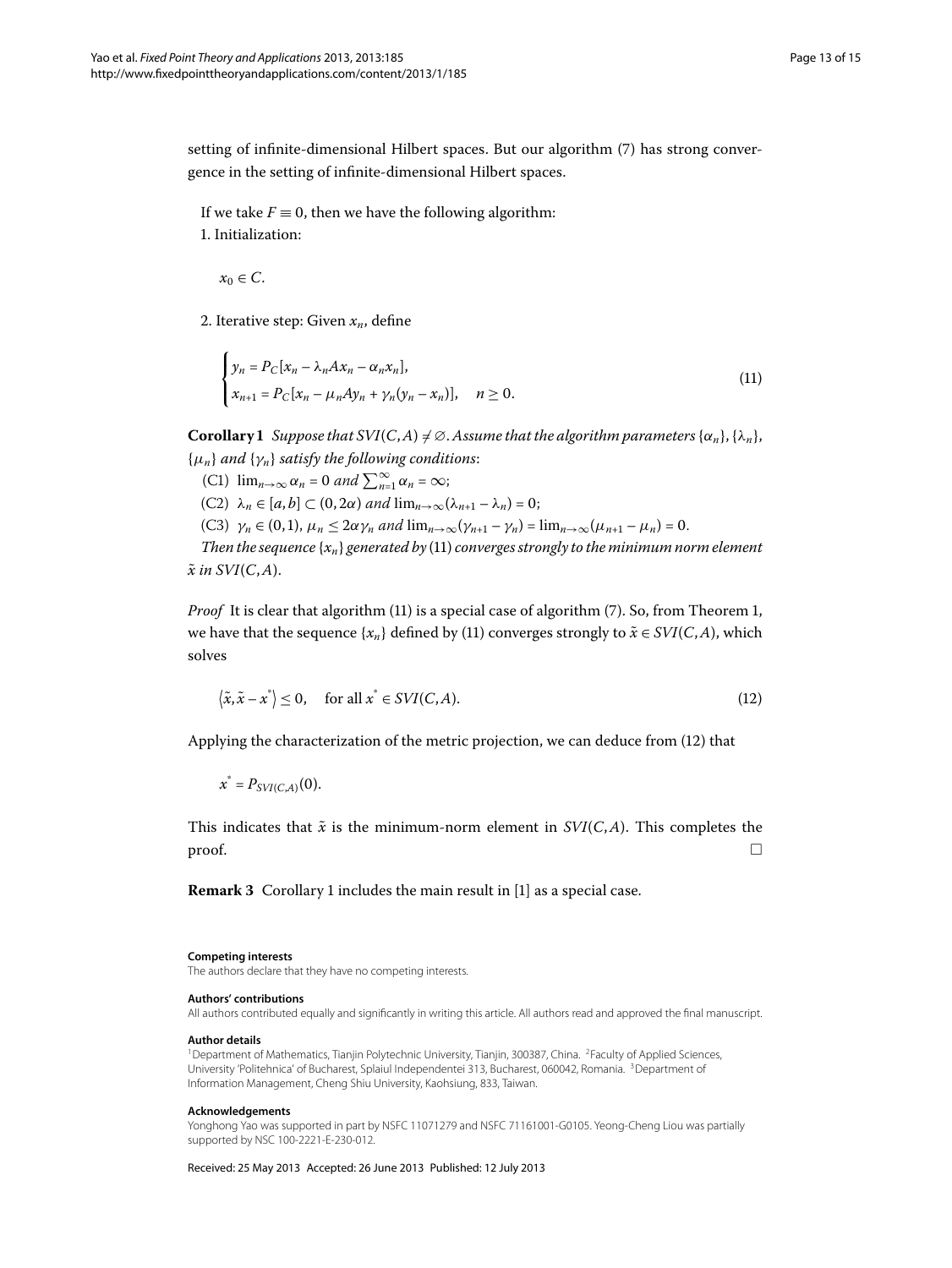#### <span id="page-13-6"></span><span id="page-13-0"></span>**References**

- 1. Alber, YI, Iusem, AN: Extension of subgradient techniques for nonsmooth optimization in Banach spaces. Set-Valued Anal. 9, 315-335 (2001)
- 2. Bao, TQ, Khanh, PQ: A projection-type algorithm for pseudomonotone non-Lipschitzian multivalued variational inequalities. Nonconvex Optim. Appl. 77, 113-129 (2005)
- 3. Bauschke, HH: The approximation of fixed points of composition of nonexpansive mapping in Hilbert space. J. Math. Anal. Appl. 202, 150-159 (1996)
- 4. Bello Cruz, JY, Iusem, AN: A strongly convergent direct method for monotone variational inequalities in Hilbert space. Numer. Funct. Anal. Optim. 30, 23-36 (2009)
- 5. Bello Cruz, JY, Iusem, AN: Convergence of direct methods for paramonotone variational inequalities. Comput. Optim. Appl. 46, 247-263 (2010)
- 6. Bnouhachem, A, Noor, MA, Hao, Z: Some new extragradient iterative methods for variational inequalities. Nonlinear Anal. 70, 1321-1329 (2009)
- 7. Bruck, RE: On the weak convergence of an ergodic iteration for the solution of variational inequalities for monotone operators in Hilbert space. J. Math. Anal. Appl. 61, 159-164 (1977)
- 8. Cegielski, A, Zalas, R: Methods for variational inequality problem over the intersection of fixed point sets of quasi-nonexpansive operators. Numer. Funct. Anal. Optim. 34, 255-283 (2013)
- 9. Censor, Y, Gibali, A, Reich, S: Strong convergence of subgradient extragradient methods for the variational inequality problem in Hilbert space. Optim. Methods Softw. 26, 827-845 (2011)
- 10. Censor, Y, Gibali, A, Reich, S: Algorithms for the split variational inequality problem. Numer. Algorithms 59, 301-323 (2012)
- <span id="page-13-4"></span>11. Facchinei, F, Pang, JS: Finite-Dimensional Variational Inequalities and Complementarity Problems, vols. I and II. Springer, New York (2003)
- 12. Glowinski, R: Numerical Methods for Nonlinear Variational Problems. Springer, New York (1984)
- 13. He, BS: A new method for a class of variational inequalities. Math. Program. 66, 137-144 (1994)
- <span id="page-13-2"></span>14. He, BS, Yang, ZH, Yuan, XM: An approximate proximal-extragradient type method for monotone variational inequalities. J. Math. Anal. Appl. 300, 362-374 (2004)
- 15. Hirstoaga, SA: Iterative selection methods for common fixed point problems. J. Math. Anal. Appl. 324, 1020-1035 (2006)
- 16. Iiduka, H, Takahashi, W: Weak convergence of a projection algorithm for variational inequalities in a Banach space. J. Math. Anal. Appl. 339, 668-679 (2008)
- 17. Iusem, AN: An iterative algorithm for the variational inequality problem. Comput. Appl. Math. 13, 103-114 (1994)
- 18. Khobotov, EN: Modification of the extra-gradient method for solving variational inequalities and certain optimization problems. U.S.S.R. Comput. Math. Math. Phys. 27, 120-127 (1989)
- 19. Kinderlehrer, D, Stampacchia, G: An Introduction to Variational Inequalities and Their Applications. Academic Press, New York (1980)
- 20. Korpelevich, GM: An extragradient method for finding saddle points and for other problems. Èkon. Mat. Metody 12, 747-756 (1976)
- 21. Lions, JL, Stampacchia, G: Variational inequalities. Commun. Pure Appl. Math. 20, 493-517 (1967)
- 22. Lu, X, Xu, HK, Yin, X: Hybrid methods for a class of monotone variational inequalities. Nonlinear Anal. 71, 1032-1041 (2009)
- 23. Sabharwal, A, Potter, LC: Convexly constrained linear inverse problems: iterative least-squares and regularization. IEEE Trans. Signal Process. 46, 2345-2352 (1998)
- 24. Solodov, MV, Svaiter, BF: A new projection method for variational inequality problems. SIAM J. Control Optim. 37, 765-776 (1999)
- 25. Solodov, MV, Tseng, P: Modified projection-type methods for monotone variational inequalities. SIAM J. Control Optim. 34, 1814-1830 (1996)
- 26. Verma, RU: General convergence analysis for two-step projection methods and applications to variational problems. Appl. Math. Lett. 18, 1286-1292 (2005)
- <span id="page-13-5"></span>27. Xu, HK, Kim, TH: Convergence of hybrid steepest-descent methods for variational inequalities. J. Optim. Theory Appl. 119, 185-201 (2003)
- 28. Yamada, I, Ogura, N: Hybrid steepest descent method for the variational inequality problem over the fixed point set of certain quasi-nonexpansive mappings. Numer. Funct. Anal. Optim. 25, 619-655 (2004)
- 29. Yao, JC: Variational inequalities with generalized monotone operators. Math. Oper. Res. 19, 691-705 (1994)
- 30. Yao, Y, Chen, R, Xu, HK: Schemes for finding minimum-norm solutions of variational inequalities. Nonlinear Anal. 72, 3447-3456 (2010)
- 31. Yao, Y, Liou, YC, Kang, SM: Two-step projection methods for a system of variational inequality problems in Banach spaces. J. Glob. Optim. 55(4), 801-811 (2013)
- <span id="page-13-1"></span>32. Yao, Y, Liou, YC, Shahzad, N: Construction of iterative methods for variational inequality and fixed point problems. Numer. Funct. Anal. Optim. 33, 1250-1267 (2012)
- <span id="page-13-3"></span>33. Yao, Y, Marino, G, Muglia, L: A modified Korpelevich's method convergent to the minimum norm solution of a variational inequality. Optimization (2012). doi:[10.1080/02331934.2012.674947](http://dx.doi.org/10.1080/02331934.2012.674947)
- 34. Yao, Y, Noor, MA, Liou, YC, Kang, SM: Iterative algorithms for general multi-valued variational inequalities. Abstr. Appl. Anal. 2012, Article ID 768272 (2012)
- 35. Yao, Y, Noor, MA: On viscosity iterative methods for variational inequalities. J. Math. Anal. Appl. 325, 776-787 (2007)
- 36. Zeng, LC, Hadjisavvas, N, Wong, NC: Strong convergence theorem by a hybrid extragradient-like approximation method for variational inequalities and fixed point problems. J. Glob. Optim. 46, 635-646 (2010)
- 37. Zeng, LC, Teboulle, M, Yao, JC: Weak convergence of an iterative method for pseudomonotone variational inequalities and fixed point problems. J. Optim. Theory Appl. 146, 19-31 (2010)
- 38. Zhu, D, Marcotte, P: New classes of generalized monotonicity. J. Optim. Theory Appl. 87, 457-471 (1995)
- 39. Iusem, AN, Svaiter, BF: A variant of Korpelevich's method for variational inequalities with a new search strategy. Optimization 42, 309-321 (1997)